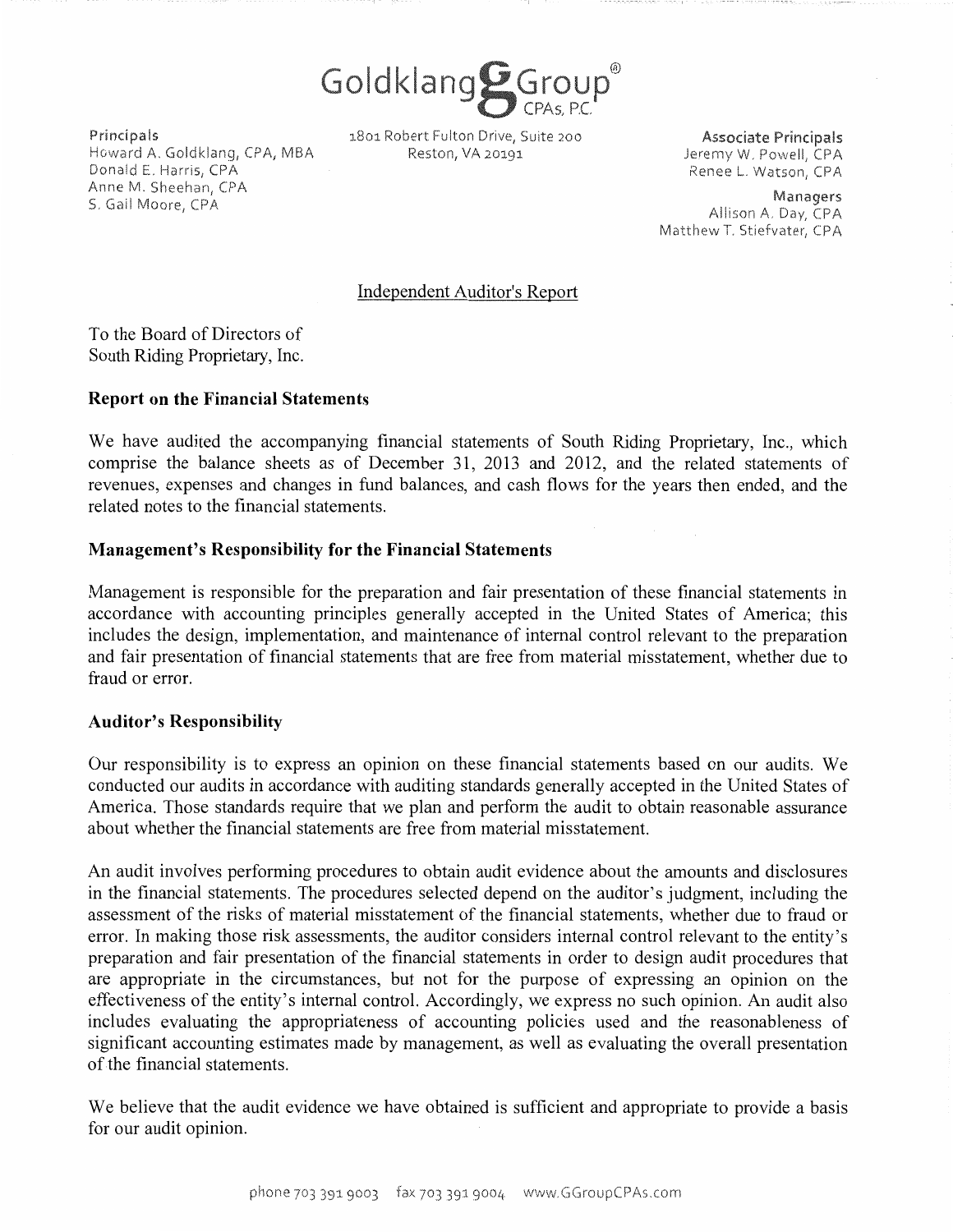# **Opinion**

In our opinion, the financial statements referred to above present fairly, in all material respects, the financial position of South Riding Proprietary, Inc. as of December 31, 2013 and 2012, and the results of its operations and its cash flows for the years then ended in conformity with accounting principles generally accepted in the United States of America.

### **Disclaimer of Opinion on Required Supplementary Information**

Accounting principles generally accepted in the United States of America require that information on future major repairs and replacements on page 15 be presented to supplement the basic financial statements. Such information, although not a part of the basic financial statements, is required by the Financial Accounting Standards Board, who considers it to be an essential part of financial reporting for placing the basic financial statements in an appropriate operational, economic, or historical context. We have applied certain limited procedures to the required supplementary information in accordance with auditing standards generally accepted in the United States of America, which consisted of inquiries of management about the methods of preparing the information and comparing the information for consistency with management's responses to our inquiries, the basic financial statements, and other knowledge we obtained during our audit of the basic financial statements. We do not express an opinion or provide any assurance on the information because the limited procedures do not provide us with sufficient evidence to express an opinion or provide any assurance.

Goldslang Group CPAS, P.C.

Reston, Virginia June 16, 2014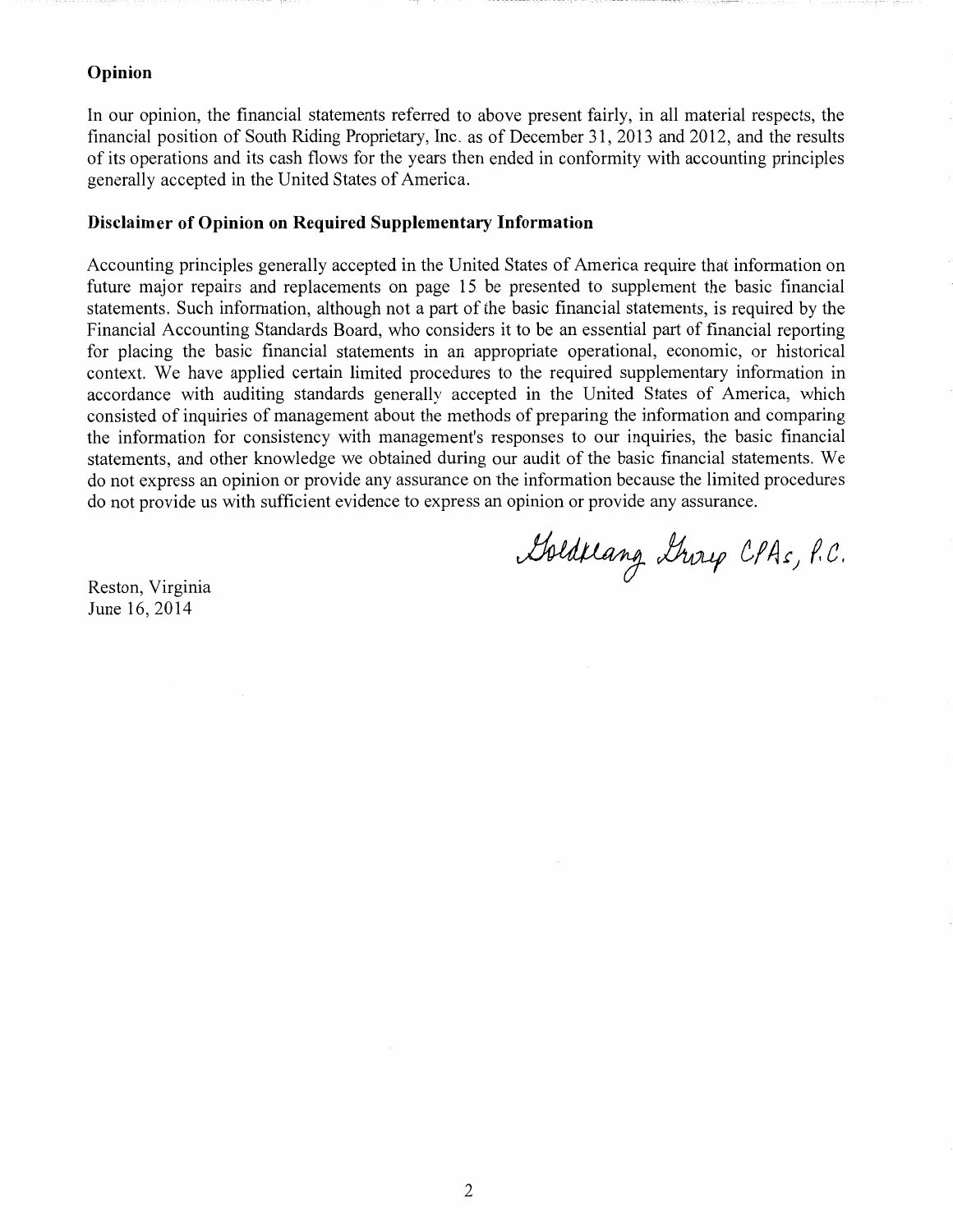# SOUTH RIDING PROPRIETARY, INC. BALANCE SHEETS DECEMBER 31, 2013 AND 2012

|                                     |              | Operating<br>Fund | General<br>Operating<br>Reserve |            | Capital<br>Improvement<br>Fund |           | Replacement<br>Reserves |           | Total<br>2013 |            |    | Total<br>2012 |
|-------------------------------------|--------------|-------------------|---------------------------------|------------|--------------------------------|-----------|-------------------------|-----------|---------------|------------|----|---------------|
| <b>ASSETS</b>                       |              |                   |                                 |            |                                |           |                         |           |               |            |    |               |
| Cash and Cash Equivalents           | S            | 1,030,182         | S                               | 248,335    | \$                             |           | \$                      | 445,551   | \$            | 1,724,069  | \$ | 1,542,275     |
| <b>Interest-Bearing Deposits</b>    |              |                   |                                 | 1,040,346  |                                | 1,954,284 |                         | 4,495,748 |               | 7,490,378  |    | 7,473,393     |
| Investments                         |              |                   |                                 |            |                                |           |                         | 229,196   |               | 229,196    |    | 232,534       |
| Due To/(From)                       |              | 597,343           |                                 | (757, 702) |                                | 98,893    |                         | 61,466    |               |            |    |               |
| Assessments Receivable - Net        |              | 87,563            |                                 |            |                                |           |                         |           |               | 87,563     |    | 66,175        |
| Accounts Receivable - Amberlea      |              | 39,833            |                                 |            |                                | 8,992     |                         |           |               | 48,825     |    | 36,033        |
| Accounts Receivable - Advertising   |              |                   |                                 |            |                                |           |                         |           |               |            |    | 347           |
| Income Taxes Receivable             |              |                   |                                 |            |                                |           |                         |           |               |            |    | 15,219        |
| Accounts Receivable - Other         |              | 2,532             |                                 |            |                                |           |                         |           |               | 2,532      |    | 6,155         |
| Accounts Receivable - Bonds         |              | 37,500            |                                 |            |                                |           |                         |           |               | 37,500     |    | 37,500        |
| <b>Accrued Interest</b>             |              | 12,761            |                                 |            |                                | 935       |                         |           |               | 13,696     |    | 15,054        |
| Prepaid Expenses                    |              | 59,329            |                                 |            |                                |           |                         |           |               | 59,329     |    | 56,930        |
| Land                                |              | 475,000           |                                 |            |                                |           |                         |           |               | 475,000    |    | 475,000       |
| Property and Equipment - Net        |              | 81,547            |                                 |            |                                |           |                         |           |               | 81,547     |    | 108,122       |
| <b>Total Assets</b>                 |              | 2,423,590         | £.                              | 530,979    | \$                             | 2,063,105 | \$.                     | 5,231,961 | S             | 10,249,635 | S. | 10,064,737    |
| LIABILITIES AND FUND BALANCES       |              |                   |                                 |            |                                |           |                         |           |               |            |    |               |
| Accounts Payable                    | \$           | 86,108            | \$                              |            | \$                             | 35,333    | \$                      | 14,213    | \$            | 135,654    | \$ | 143,318       |
| Deferred Income                     |              | 41,443            |                                 |            |                                |           |                         |           |               | 41,443     |    | 53,917        |
| Prepaid Assessments                 |              | 433,265           |                                 |            |                                |           |                         |           |               | 433,265    |    | 349,502       |
| <b>Total Liabilities</b>            | <sup>S</sup> | 560,816           | \$                              |            | \$                             | 35,333    | $\mathbb S$             | 14,213    | $\mathbb S$   | 610,362    | \$ | 546,737       |
| <b>Fund Balances</b>                | S.           | 1,862,774         | S                               | 530,979    | \$                             | 2,027,772 | \$                      | 5,217,748 | \$            | 9,639,273  | S  | 9,518,000     |
| Total Liabilities and Fund Balances | S            | 2,423,590         | S                               | 530,979    | \$                             | 2,063,105 |                         | 5,231,961 | \$            | 10,249,635 | S  | 10,064,737    |

See Accompanying Notes to Financial Statements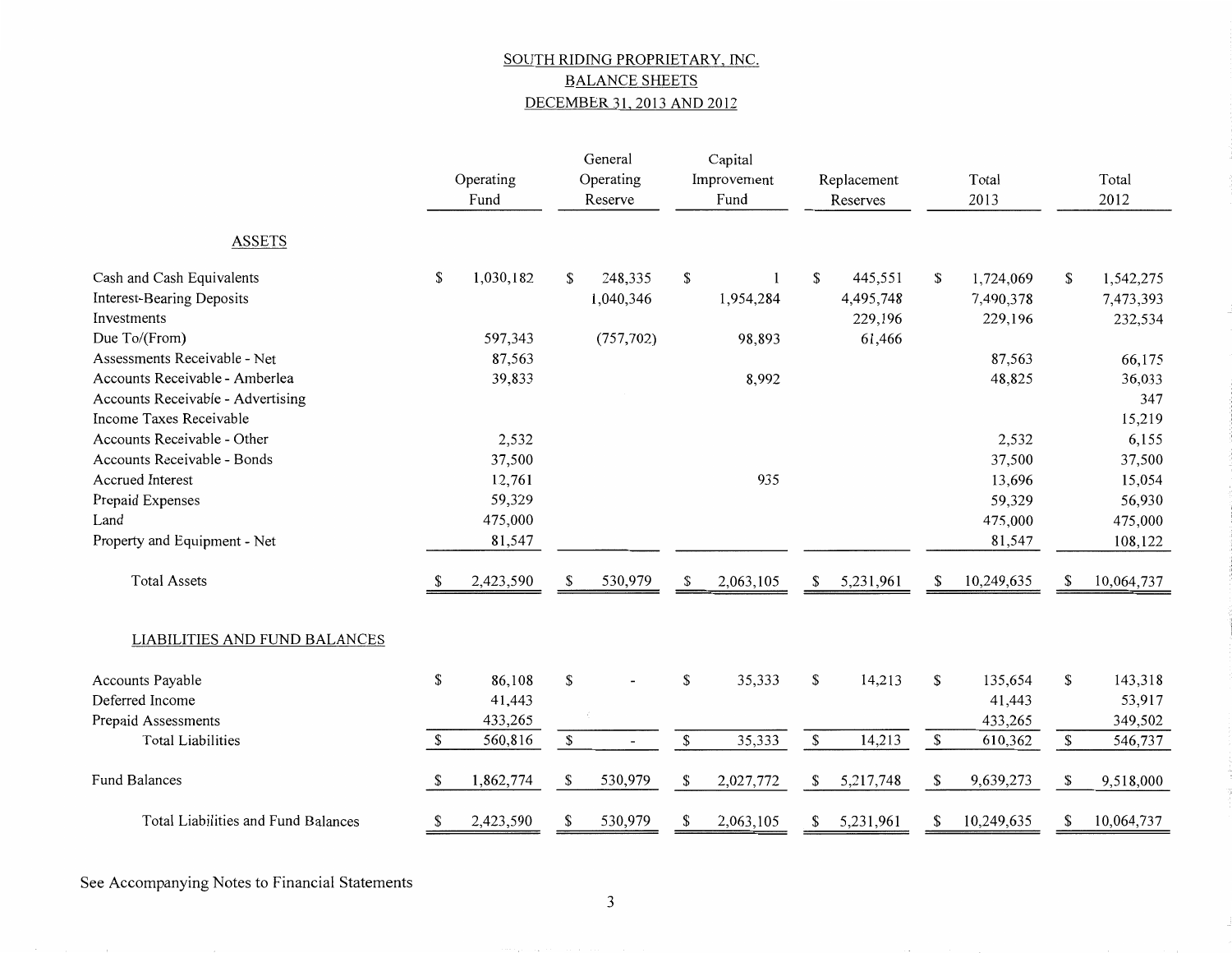#### SOUTH RIDING PROPRIETARY, INC. STATEMENTS OF REVENUES EXPENSES AND CHANGES IN FUND BALANCES FOR THE YEARS ENDED DECEMBER 31, 2013 AND 2012

| <b>REVENUES:</b>               | Operating<br>Fund | General<br>Operating<br>Reserve |    | Capital<br>Improvement<br>Fund |    | Replacement<br>Reserves |              | Total<br>2013 |    | Total<br>2012 |
|--------------------------------|-------------------|---------------------------------|----|--------------------------------|----|-------------------------|--------------|---------------|----|---------------|
| Assessments                    | \$<br>4,841,874   | \$                              | \$ |                                | \$ | 869,603                 | S            | 5,711,477     | \$ | 5,573,057     |
| Contributed Capital            |                   |                                 |    | 19,108                         |    |                         |              | 19,108        |    | 52,543        |
| Declarant/Builder Contribution |                   |                                 |    | 10,000                         |    |                         |              | 10,000        |    | 36,188        |
| Disclosure Packets             |                   |                                 |    | 70,689                         |    |                         |              | 70,689        |    | 66,825        |
| Late Fees                      | 76,971            |                                 |    |                                |    |                         |              | 76,971        |    | 69,353        |
| <b>Legal Fees</b>              | 42,627            |                                 |    |                                |    |                         |              | 42,627        |    | 59,249        |
| <b>Violation Fees</b>          | 18,950            |                                 |    |                                |    |                         |              | 18,950        |    | 30,643        |
| Advertising                    | 229,642           |                                 |    |                                |    |                         |              | 229,642       |    | 202,724       |
| Celebrate South Riding         | 230,722           |                                 |    |                                |    |                         |              | 230,722       |    | 207,747       |
| Oktoberfest                    | 18,980            |                                 |    |                                |    |                         |              | 18,980        |    | 26,029        |
| Triathlon                      | 34,169            |                                 |    |                                |    |                         |              | 34,169        |    | 35,082        |
| <b>Community Activities</b>    | 101,090           |                                 |    |                                |    |                         |              | 101,090       |    | 48,517        |
| Interest                       | 103,974           |                                 |    | 21,414                         |    |                         |              | 125,388       |    | 156,283       |
| <b>Bad Debt Recovery</b>       | 19,945            |                                 |    |                                |    |                         |              | 19,945        |    |               |
| Other                          | 80,126            |                                 |    |                                |    |                         |              | 80,126        |    | 77,634        |
| <b>Total Revenues</b>          | \$<br>5,799,070   | \$<br>$\overline{\phantom{0}}$  | \$ | 121,211                        | S  | 869,603                 | $\mathbb{S}$ | 6,789,884     | \$ | 6,641,874     |
| <b>EXPENSES:</b>               |                   |                                 |    |                                |    |                         |              |               |    |               |
| Administrative (Common):       |                   |                                 |    |                                |    |                         |              |               |    |               |
| Management Staff and Related   | \$<br>905,934     | \$                              | S  |                                | S  |                         | $\mathbf S$  | 905,934       | \$ | 787,263       |
| Financial Management           | 158,033           |                                 |    |                                |    |                         |              | 158,033       |    | 178,584       |
| Legal and Audit                | 110,887           |                                 |    |                                |    |                         |              | 110,887       |    | 126,379       |
| Insurance                      | 95,953            |                                 |    |                                |    |                         |              | 95,953        |    | 78,827        |
| Consulting                     | 24,798            |                                 |    |                                |    |                         |              | 24,798        |    | 13,944        |
| Office                         | 85,416            |                                 |    | 13,250                         |    | 14,493                  |              | 113,159       |    | 136,995       |
| Postage and Printing           | 30,347            |                                 |    |                                |    |                         |              | 30,347        |    | 29,842        |
| Newsletter                     | 195,898           |                                 |    |                                |    |                         |              | 195,898       |    | 241,443       |
| <b>Community Events</b>        | 57,426            |                                 |    |                                |    |                         |              | 57,426        |    | 38,260        |
| <b>Election Committee</b>      | 7,120             |                                 |    |                                |    |                         |              | 7,120         |    | 14,101        |
| Committee and Task Force       | 28,581            |                                 |    |                                |    |                         |              | 28,581        |    | 24,488        |
| Celebrate South Riding         | 225,036           |                                 |    |                                |    |                         |              | 225,036       |    | 171,900       |
| Oktoberfest                    | 23,833            |                                 |    |                                |    |                         |              | 23,833        |    | 21,208        |
| <b>Summer Concerts</b>         | 27,580            |                                 |    |                                |    |                         |              | 27,580        |    | 19,020        |
| Star Spangled                  | 36,047            |                                 |    |                                |    |                         |              | 36,047        |    | 37,571        |
| Triathlon                      | 23,519            |                                 |    |                                |    |                         |              | 23,519        |    | 22,249        |
| <b>Bad Debt</b>                |                   |                                 |    |                                |    |                         |              |               |    | 78,808        |
| Depreciation                   | 36,232            |                                 |    |                                |    |                         |              | 36,232        |    | 36,716        |
| Other                          | 46,122            |                                 |    |                                |    |                         |              | 46,122        |    | 46,974        |
| Total Administrative (Common)  | \$<br>2,118,762   | \$                              | \$ | 13,250                         | \$ | 14,493                  | \$           | 2,146,505     | S  | 2,104,572     |

See Accompanying Notes to Financial Statements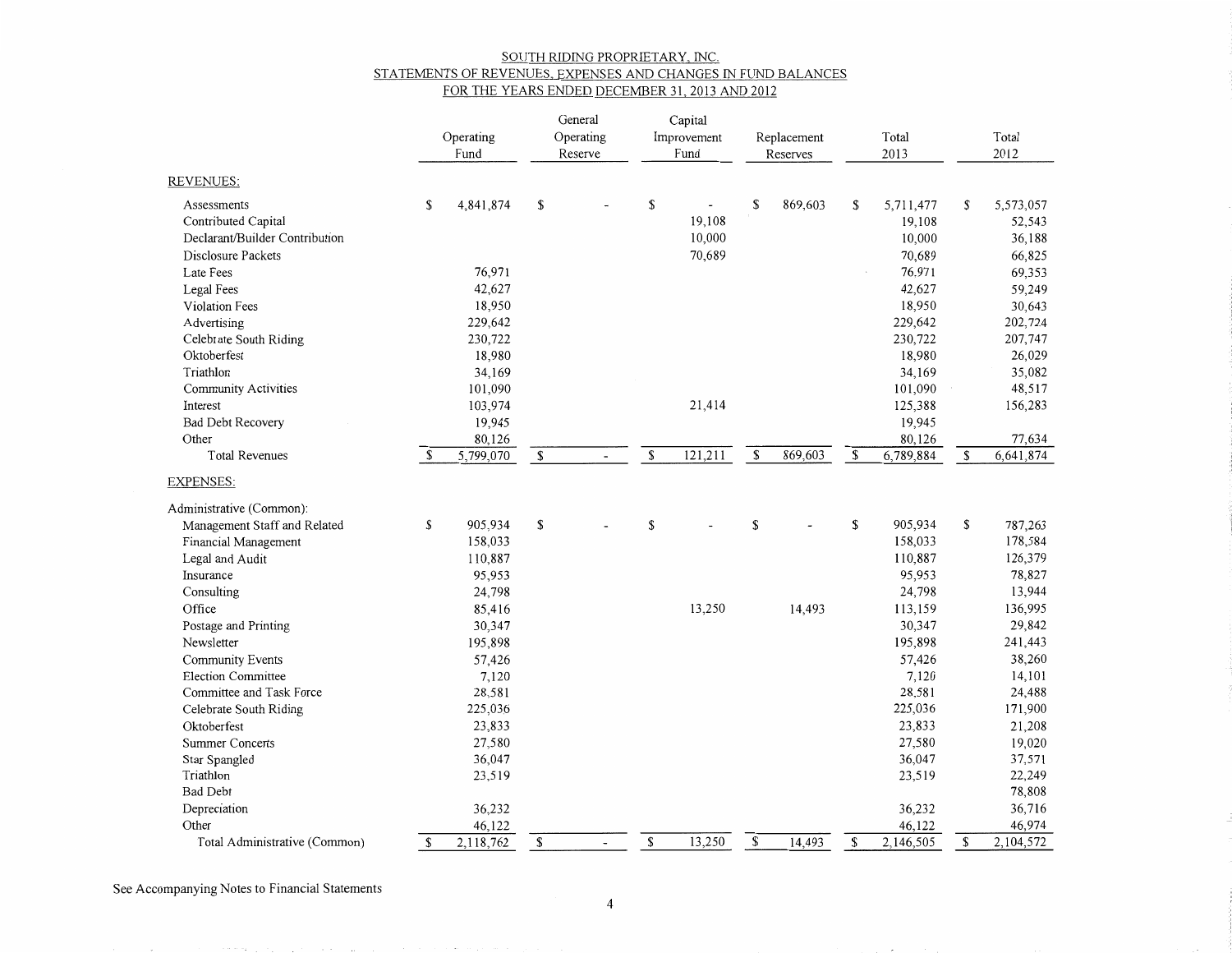#### SOUTH RIDING PROPRIETARY, INC.

#### STATEMENTS OF REVENUES EXPENSES AND CHANGES IN FUND BALANCES

#### FOR THE YEARS ENDED DECEMBER 31, 2013 AND 2012 (CONTINUED)

|                                    |               | Operating<br>Fund |             | General<br>Operating<br>Reserve |               | Capital<br>Improvement<br>Fund |                      | Total<br>Replacement<br>2013<br>Reserves |    | Total<br>2012 |    |           |
|------------------------------------|---------------|-------------------|-------------|---------------------------------|---------------|--------------------------------|----------------------|------------------------------------------|----|---------------|----|-----------|
| Operating (Common):                |               |                   |             |                                 |               |                                |                      |                                          |    |               |    |           |
| Community Common Area              | \$            | 990,251           | \$          |                                 | <sup>\$</sup> | 14,740                         | \$                   | 16,015                                   | S  | 1,021,006     | \$ | 977,529   |
| Community Roadsides                |               | 199,962           |             |                                 |               |                                |                      |                                          |    | 199,962       |    | 203,659   |
| General Maintenance Equipment      |               |                   |             |                                 |               |                                |                      | 8,075                                    |    | 8,075         |    |           |
| Maintenance Facility               |               |                   |             |                                 |               | 32,104                         |                      |                                          |    | 32,104        |    |           |
| <b>Streets</b>                     |               |                   |             |                                 |               |                                |                      | 5,948                                    |    | 5,948         |    | 9,827     |
| Fence                              |               |                   |             |                                 |               | 25,500                         |                      |                                          |    | 25,500        |    | 3,200     |
| Piers                              |               |                   |             |                                 |               |                                |                      |                                          |    |               |    | 32,507    |
| <b>Tot Lot</b>                     |               |                   |             |                                 |               |                                |                      | 15,146                                   |    | 15,146        |    | 4,417     |
| Other                              |               | 38,174            |             |                                 |               | 32,825                         |                      |                                          |    | 70,999        |    | 41,098    |
| Total Operating (Common)           | £.            | 1,228,387         | \$          |                                 | \$            | 105,169                        | $\mathbf S$          | 45,184                                   | \$ | 1,378,740     | \$ | 1,272,237 |
| <b>Recreation Facilities:</b>      |               |                   |             |                                 |               |                                |                      |                                          |    |               |    |           |
| Payroll and Related                | \$            | 2,717             | \$          |                                 | \$            |                                | \$                   |                                          | \$ | 2,717         | \$ | 4,425     |
| Pool                               |               | 327,952           |             |                                 |               | 1,017,049                      |                      | 86,813                                   |    | 1,431,814     |    | 1,501,878 |
| Parking                            |               |                   |             |                                 |               | 21,979                         |                      |                                          |    | 21,979        |    | 68,712    |
| Town Hall                          |               | 15,350            |             |                                 |               |                                |                      | 13,607                                   |    | 28,957        |    | 16,879    |
| Tennis Courts                      |               | 746               |             |                                 |               |                                |                      |                                          |    | 746           |    | 15,576    |
| Fitness Equipment                  |               |                   |             |                                 |               | 20,491                         |                      |                                          |    | 20,491        |    |           |
| Utilities                          |               | 91,312            |             |                                 |               |                                |                      |                                          |    | 91,312        |    | 81,918    |
| Other                              |               | 20,538            |             |                                 |               |                                |                      |                                          |    | 20,538        |    | 34,218    |
| <b>Total Recreation Facilities</b> | <sup>\$</sup> | 458,615           | \$          |                                 | \$            | 1,059,519                      | \$                   | 100,420                                  | \$ | 1,618,554     | \$ | 1,723,606 |
| Operating (General):               |               |                   |             |                                 |               |                                |                      |                                          |    |               |    |           |
| Single Family Homes                | \$            | 802,535           | \$          |                                 | \$            |                                | \$                   |                                          | \$ | 802,535       | \$ | 844,353   |
| Townhomes                          |               | 554,250           |             |                                 |               |                                |                      | 48,972                                   |    | 603,222       |    | 626,797   |
| Common Driveway                    |               | 11,696            |             |                                 |               |                                |                      |                                          |    | 11,696        |    | 737       |
| Total Operating (General)          | <sup>\$</sup> | 1,368,481         | \$          |                                 | \$            | $\overline{\phantom{a}}$       | \$                   | 48,972                                   | \$ | 1,417,453     | \$ | 1,471,887 |
| Other:                             |               |                   |             |                                 |               |                                |                      |                                          |    |               |    |           |
| Amberlea Trash Removal             | \$            | 102,577           | $\mathbb S$ |                                 | \$            |                                | \$                   |                                          | \$ | 102,577       | \$ | 95,217    |
| SR Town Center Trash               |               | 4,782             |             |                                 |               |                                |                      |                                          |    | 4,782         |    | 6,386     |
| <b>Total Other</b>                 | \$            | 107,359           | \$          |                                 | \$            |                                | $\sqrt{\frac{2}{3}}$ | $\overline{\phantom{a}}$                 | \$ | 107,359       | \$ | 101,603   |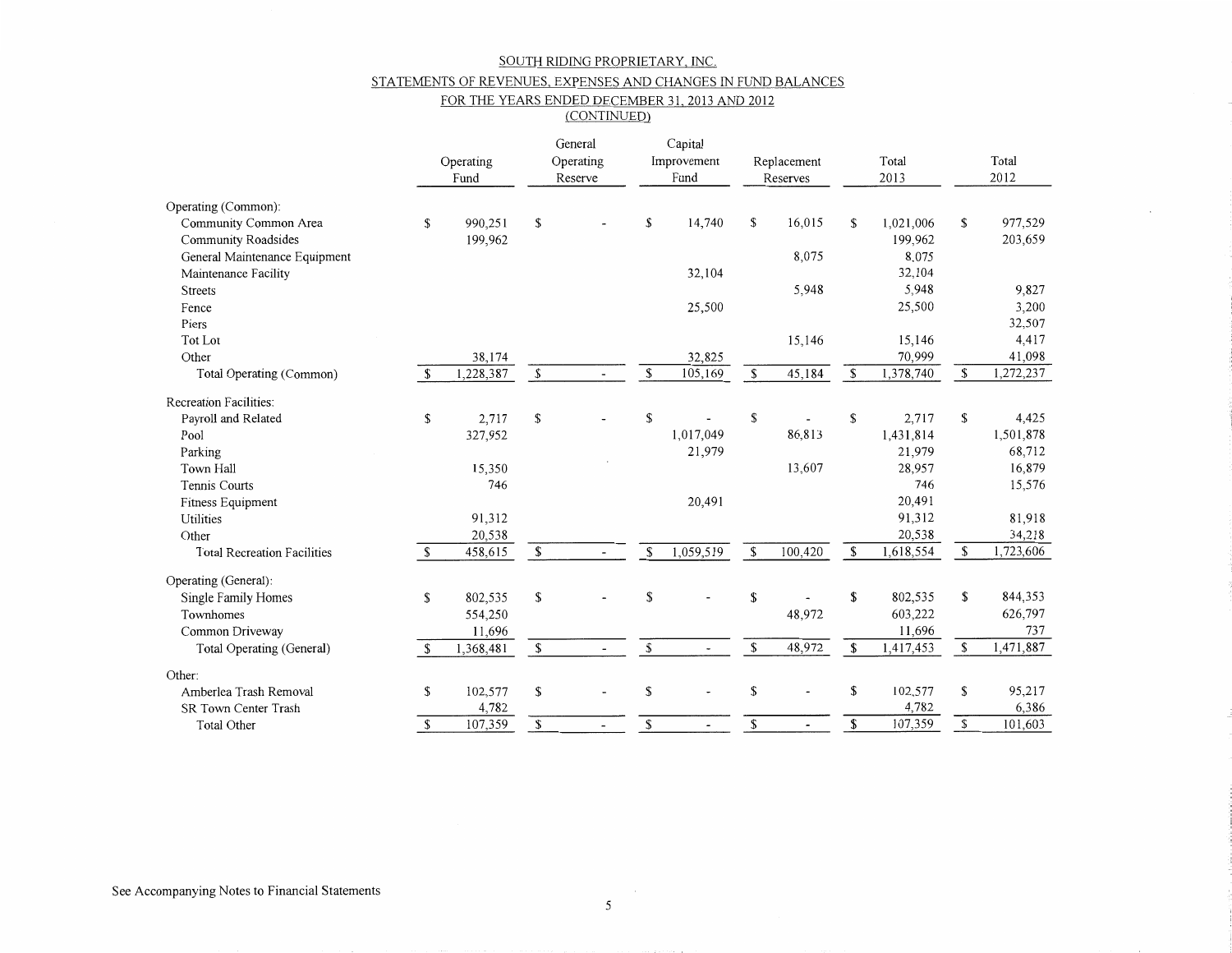#### <u>SOUTH RIDING PROPRIETARY, INC.</u> STATEMENTS OF REVENUES EXPENSES AND CHANGES IN FUND BALANCES FOR THE YEARS ENDED DECEMBER 31, 2013 AND 2012

(CONTINUED)

|                                        | Operating<br>Fund |    | General<br>Operating<br>Reserve |    | Capital<br>Improvement<br>Fund |   | Replacement<br>Reserves |    | Total<br>2013 | Total<br>2012   |
|----------------------------------------|-------------------|----|---------------------------------|----|--------------------------------|---|-------------------------|----|---------------|-----------------|
| <b>Total Expenses</b>                  | 5,281,604         |    |                                 | S  | 1,177,938                      |   | 209,069                 | S  | 6,668,611     | 6,673,905       |
| Excess Revenues over (under) Expens \$ | 517,466           | S  | $\overline{\phantom{a}}$        | \$ | (1,056,727)                    | S | 660,534                 | \$ | 121,273       | \$<br>(32, 031) |
| <b>FUND BALANCES:</b>                  |                   |    |                                 |    |                                |   |                         |    |               |                 |
| Beginning Fund Balances                | 1,520,308         |    | 530,979                         |    | 3,084,499                      | S | 4,382,214               |    | 9,518,000     | 9,550,031       |
| Inter-Fund Transfer                    | (175,000)         | -S |                                 |    |                                |   | 175,000                 |    |               |                 |
| <b>Ending Fund Balances</b>            | 1,862,774         |    | 530,979                         |    | 2,027,772                      |   | 5,217,748               |    | 9,639,273     | 9,518,000       |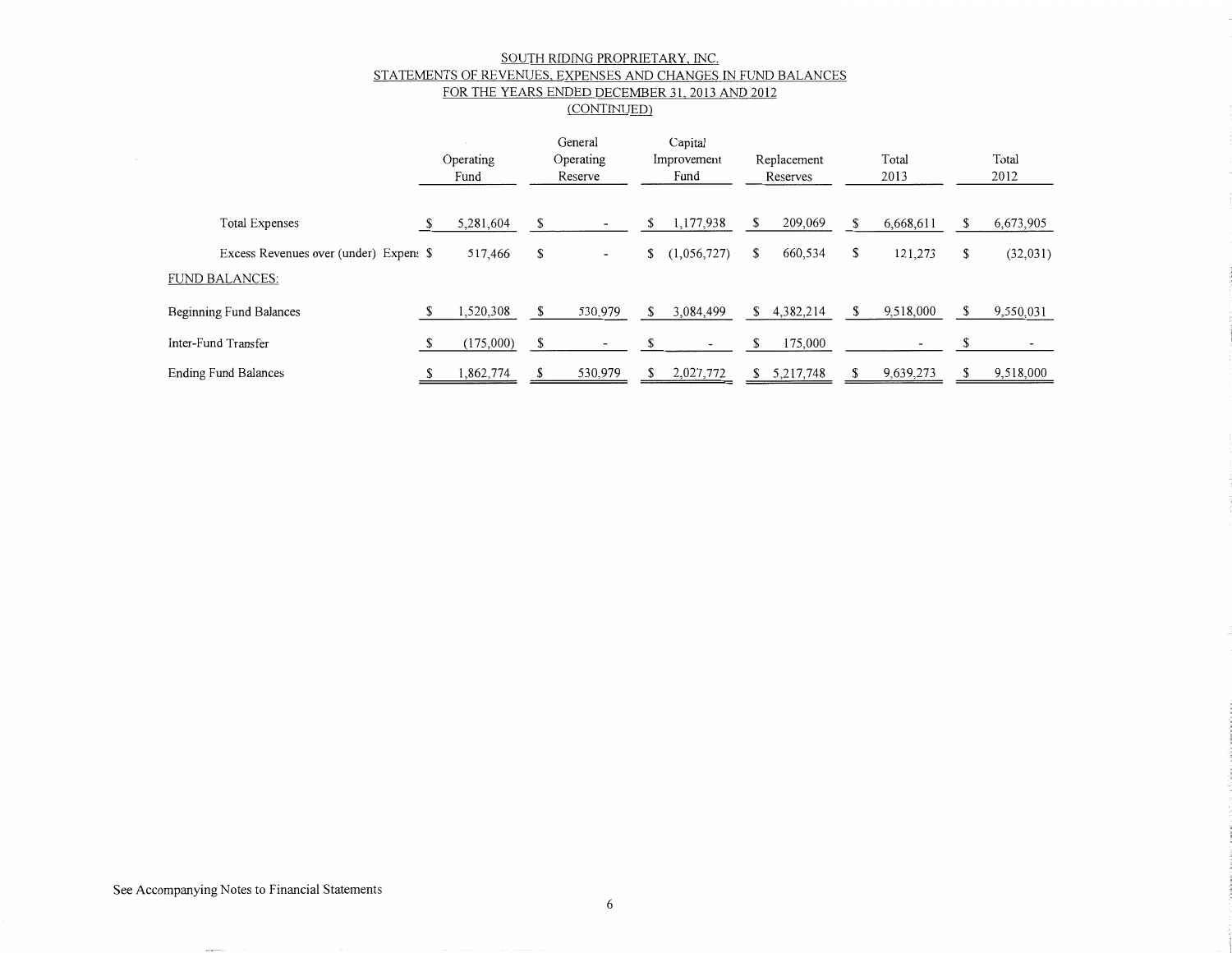# SOUTH RIDING PROPRIETARY INC. STATEMENTS OF CASH FLOWS<br>FOR THE YEARS ENDED DECEMBER 31, 2013 AND 2012

|                                                                                                                 |    | Operating<br>Fund |    | General<br>Operating<br>Reserves |    | Capital<br>Improvement<br>Fund |    | Replacement<br>Reserves |   | Total<br>2013 | Total<br>2012    |
|-----------------------------------------------------------------------------------------------------------------|----|-------------------|----|----------------------------------|----|--------------------------------|----|-------------------------|---|---------------|------------------|
| CASH FLOWS FROM OPERATING ACTIVITIES:                                                                           |    |                   |    |                                  |    |                                |    |                         |   |               |                  |
| Excess Revenues over Expenses                                                                                   | \$ | 517,466           | S  |                                  | \$ | (1,056,727)                    | S  | 660,534                 | s | 121,273       | \$<br>(32, 031)  |
| Adjustments to Reconcile Excess Revenues over (under) Expenses<br>to Net Cash Provided by Operating Activities: |    |                   |    |                                  |    |                                |    |                         |   |               |                  |
| Depreciation                                                                                                    |    | 36,232            |    |                                  |    |                                |    |                         |   | 36,232        | 36,716           |
| Bad Debt Expense (Recovery)                                                                                     |    | (19, 945)         |    |                                  |    |                                |    |                         |   | (19, 945)     | 78,808           |
| Decrease (Increase) in:                                                                                         |    |                   |    |                                  |    |                                |    |                         |   |               |                  |
| Due To/(From)                                                                                                   |    | 24,915            |    | 422,931                          |    | (641,092)                      |    | 193,246                 |   |               |                  |
| Assessments Receivable                                                                                          |    | (1, 443)          |    |                                  |    |                                |    |                         |   | (1, 443)      | (59, 830)        |
| Accounts Receivable - Amberlea                                                                                  |    | (3,800)           |    |                                  |    | (8,992)                        |    |                         |   | (12, 792)     | (2, 751)         |
| Accounts Receivable - SRW                                                                                       |    |                   |    |                                  |    |                                |    |                         |   |               | 1,864            |
| Accounts Receivable - Advertising                                                                               |    | 347               |    |                                  |    |                                |    |                         |   | 347           | 3,718            |
| Income Taxes Receivable                                                                                         |    | 15,219            |    |                                  |    |                                |    |                         |   | 15,219        | (15,219)         |
| Accounts Receivable - Other                                                                                     |    | 3,623             |    |                                  |    |                                |    |                         |   | 3,623         | (6, 155)         |
| Accounts Receivable - Bonds                                                                                     |    |                   |    |                                  |    |                                |    |                         |   |               | (37, 500)        |
| Accrued Interest                                                                                                |    | (666)             |    |                                  |    | 2,024                          |    |                         |   | 1,358         | 13,687           |
| Prepaid Expenses                                                                                                |    | (2, 399)          |    |                                  |    |                                |    |                         |   | (2,399)       | (14,216)         |
| Increase (Decrease) in:                                                                                         |    |                   |    |                                  |    |                                |    |                         |   |               |                  |
| Accounts Payable                                                                                                |    | (40, 932)         |    |                                  |    | 26,254                         |    | 7,014                   |   | (7,664)       | 5,679            |
| Deferred Income                                                                                                 |    | (12, 474)         |    |                                  |    |                                |    |                         |   | (12, 474)     | (8,960)          |
| Prepaid Assessments                                                                                             |    | 83,763            |    |                                  |    |                                |    |                         |   | 83,763        | (2,674)          |
| Net Cash Flows From Operating Activities                                                                        | -S | 599,906           | \$ | 422,931                          | \$ | (1,678,533)                    | \$ | 860,794                 | S | 205,098       | \$<br>(38, 864)  |
| CASH FLOWS FROM INVESTING ACTIVITIES:                                                                           |    |                   |    |                                  |    |                                |    |                         |   |               |                  |
| Received from Investments/Interest-Bearing Deposits                                                             | s  |                   | S  | 558,852                          | s  | 1,318,373                      | \$ | 961,005                 | s | 2,838,230     | \$<br>2,758,023  |
| Disbursed for Investments/Interest-Bearing Deposits                                                             |    |                   |    | (736, 346)                       |    | (320, 019)                     |    | (1,795,512)             |   | (2, 851, 877) | (3, 155, 716)    |
| Disbursed for Purchase of Fixed Assets                                                                          |    | (9,657)           |    |                                  |    |                                |    |                         |   | (9,657)       | (18, 294)        |
| Net Cash Flows From Investing Activities                                                                        | \$ | (9,657)           | \$ | (177, 494)                       | \$ | 998,354                        | \$ | (834, 507)              | s | (23, 304)     | \$<br>(415, 987) |
| Net Change in Cash and Cash Equivalents                                                                         | \$ | 590,249           | \$ | 245,437                          | S  | (680, 179)                     | \$ | 26,287                  | s | 181,794       | \$<br>(454, 851) |
| Cash and Cash Equivalents at Beginning of Year                                                                  |    | 439,933           |    | 2,898                            |    | 680,180                        |    | 419,264                 |   | 1,542,275     | 1,997,126        |
| Cash and Cash Equivalents at End of Year                                                                        | S  | 1,030,182         | s  | 248,335                          | S  | 1                              | \$ | 445,551                 | s | 1,724,069     | \$<br>1,542,275  |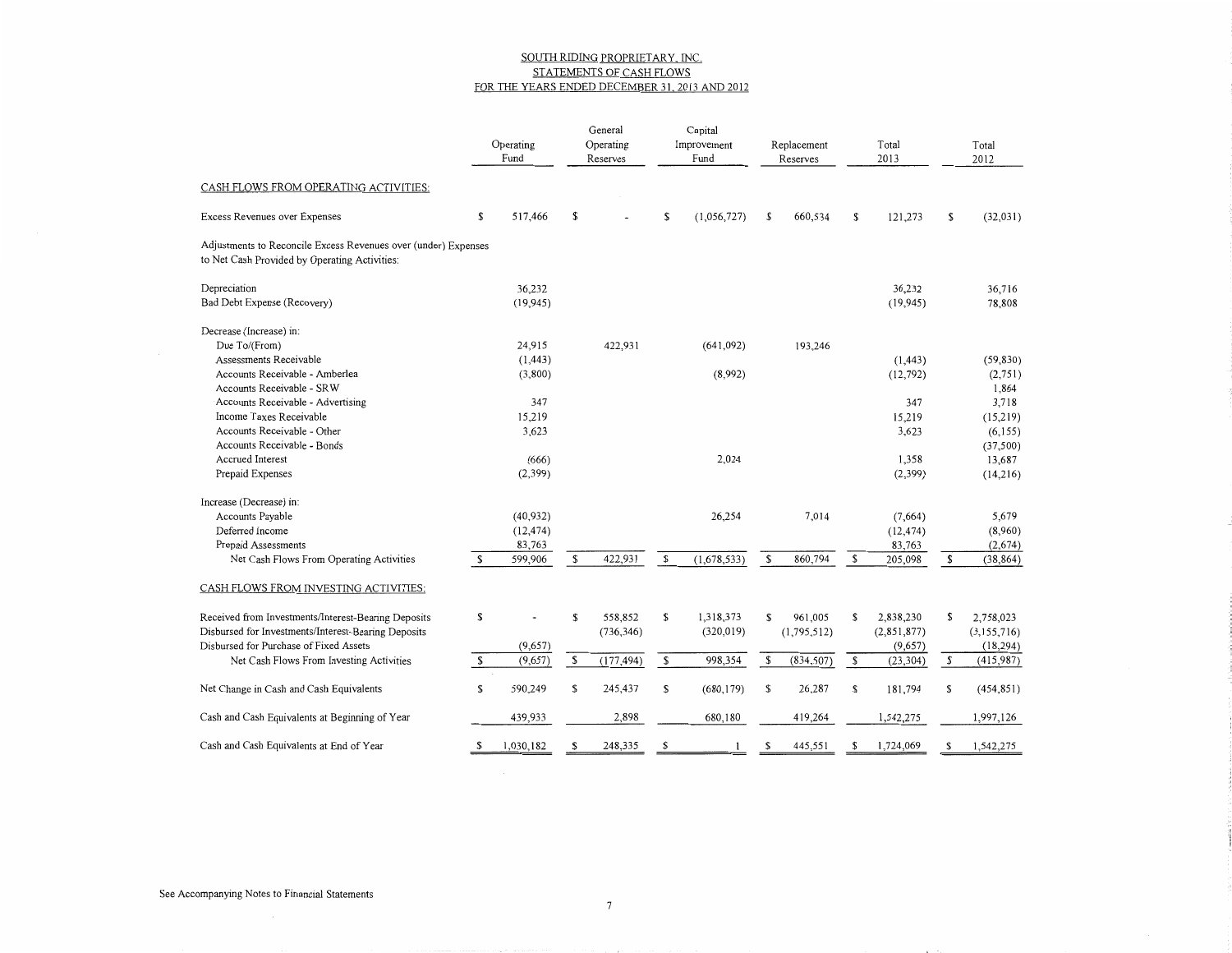# NOTE 1 - NATURE OF OPERATIONS:

The Association is organized under the laws of the Commonwealth of Virginia for the purposes of maintaining and preserving the common property of the community. The Association is located in South Riding, Virginia and consisted of 6,542 units (including apartments) as of December 31, 2013. The Association administers the operations of the community.

# NOTE 2 - SIGNIFICANT ACCOUNTING POLICIES:

A) Method of Accounting - The financial statements are presented on the fund method of accounting in which financial resources are classified for accounting and reporting purposes in the following funds established according to their nature and purpose:

- Operating Fund This fund is used to account for financial resources available for the general operations of the Association.
- General Operating Reserve This fund is used to account for financial resources available for unexpected contingencies.
- Capital Improvement Fund This fund is used to account for financial resources available for community center improvements and maintenance.
- Replacement Reserves This fund is used to accumulate financial resources designated for future repairs and replacements.

B) Member Assessments - Association members are subject to assessments to provide funds for the Association's operating expenses, future capital acquisitions, and major repairs and replacements. Assessments receivable at the balance sheet date represent fees due from homeowners. The Association's policy is to retain legal counsel and place liens on the properties of owners whose assessments are delinquent. Any excess assessments at year-end are retained by the Association for use in future years. The Association utilizes the allowance method to account for bad debt.

C) Common Property - Real property and common areas acquired from the declarant and related improvements to such property are not recorded in the Association's financial statements since the property cannot be disposed of at the discretion of the Board of Directors. Common property includes, but is not limited to, land, recreational facilities, and other site improvements.

D) Depreciation - Depreciation expense for the Association is calculated using the straight-line method over useful lives of the assets.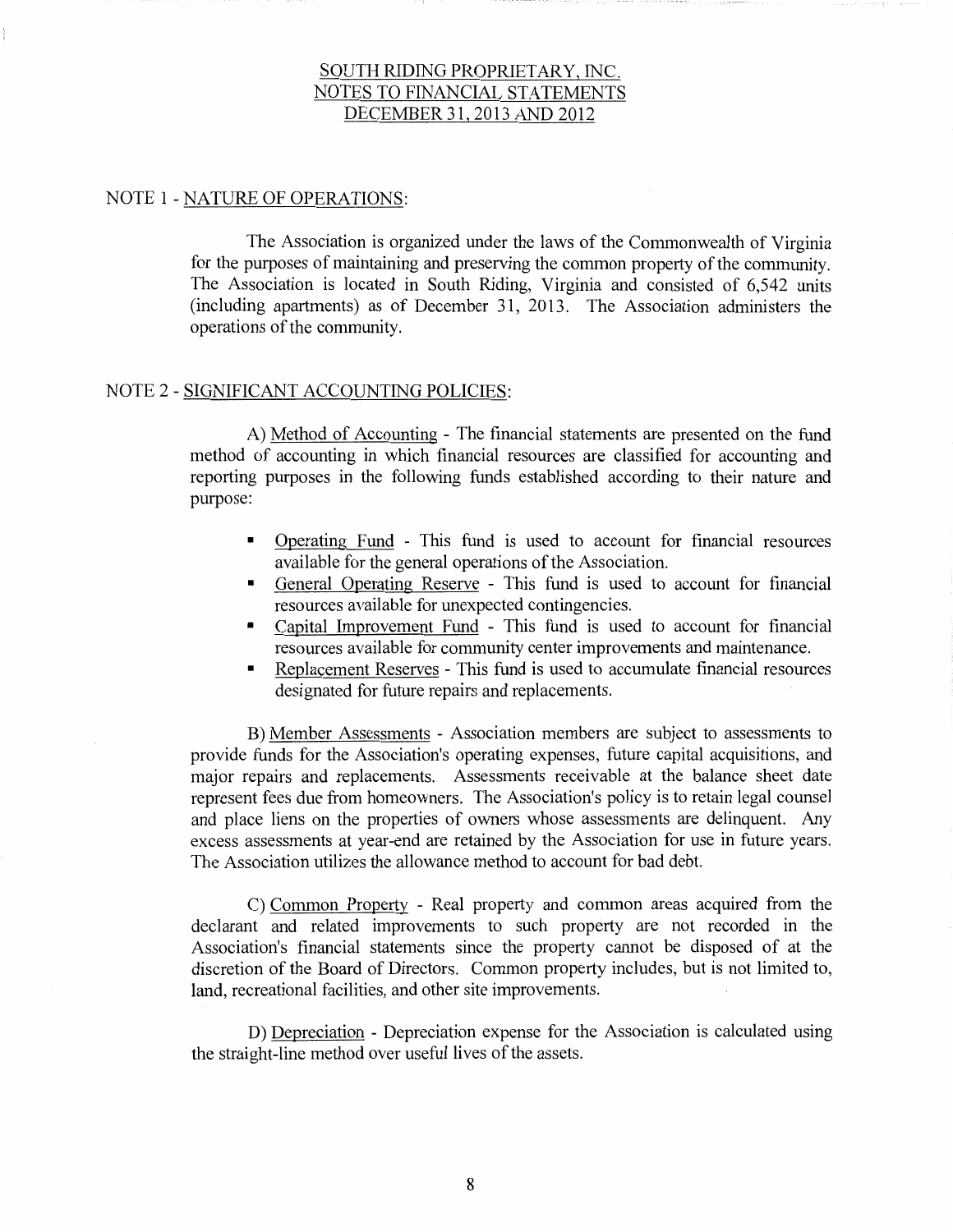### NOTE 2 - SIGNIFICANT ACCOUNTING POLICIES: (CONTINUED)

E) Estimates - The preparation of financial statements, in conformity with generally accepted accounting principles, requires management to make estimates and assumptions. Such estimates affect the reported amounts of assets and liabilities. They also affect the disclosure of contingent assets and liabilities, at the date of the financial statements, and the reported amounts of revenues and expenses during the reporting period. Actual results could differ from those estimates.

F) Cash Equivalents - For purposes of the statement of cash flows, the Association considers all highly liquid investments and interest-bearing deposits with an original maturity date of three months or less to be cash equivalents.

G) Reclassification - Certain amounts have been reclassified in the accompanying 2012 financial statements to conform to the 2013 presentation.

### NOTE 3 - REPLACEMENT RESERVES:

The Association's governing documents require that funds be accumulated for future major repairs and replacements. Accumulated funds held are generally not available for expenditures for normal operations.

The Association had a replacement reserve study conducted by Miller Dodson Associates, Inc. in 2011. The table included in the Supplementary Information on Future Major Repairs and Replacements is based on this study.

The study recommends a contribution to reserves of \$1,000,720 for 2013. For 2013, the Association budgeted to contribute \$869,603 to reserves. In addition, the Association elected to transfer \$175,000 from unappropriated members' equity to reserves during 2013.

Funds are being accumulated in replacement reserves based on estimates of future needs for repair and replacement of common property components. Actual expenditures may vary from the estimated future expenditures and the variations may be material; therefore, amounts accumulated in the replacement reserves may or may not be adequate to meet all future needs for major repairs and replacements. If additional funds are needed, the Board of Directors, on behalf of the Association may increase regular assessments, pass special assessments, or delay major repairs and replacements until funds are available.

As of December 31, 2013 and 2012, the Association had designated \$5,217,748 and \$4,382,214 respectively, for replacement reserves. These designated reserves were funded by cash, interest-bearing deposits and investments.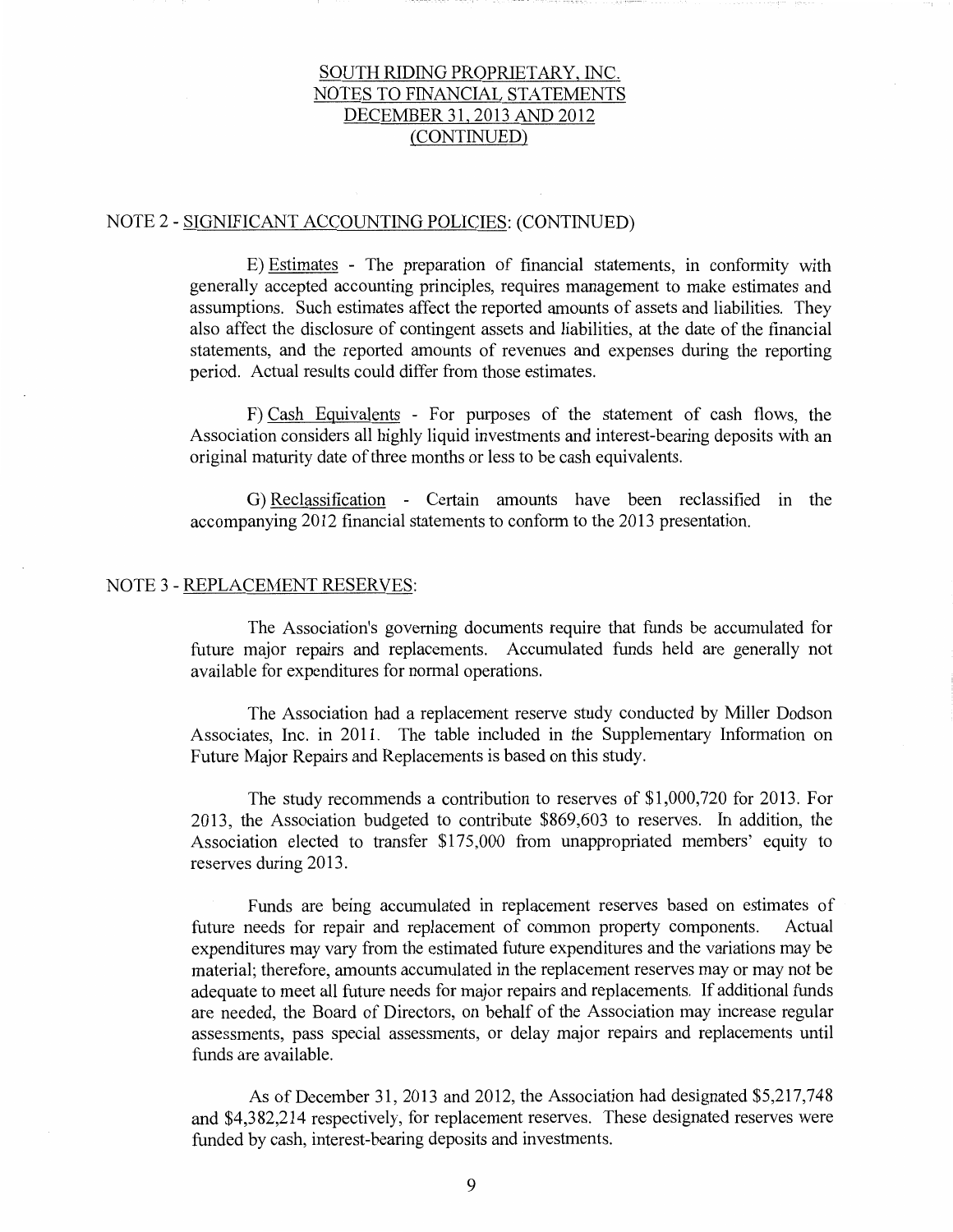#### NOTE 4 - INCOME TAXES:

The Association is a non-stock, nonprofit organization, which holds tax-exempt status under Section  $501(c)(4)$  of the Internal Revenue Code. The Association obtained this status in 2009. No provision for income taxes is required, since the Association has no unrelated business income.

The Association's policy is to recognize any tax penalties and interest as an expense when incurred. For the years ended December 31, 2013 and 2012, the Association did not incur any penalties and interest related to income taxes. The Association's federal and state tax returns for the past three years remain subject to examination by the Internal Revenue Service and the Commonwealth of Virginia.

### NOTE 5 - CONTRIBUTED CAPITAL/BUILDER ASSESSMENTS:

A) Homeowners - At settlement, each original purchaser is required to contribute an initial assessment. These funds are designated for the capital improvement fund. For 2013 and 2012, the contributions were \$19,108 and \$52,543, respectively.

B) Declarant/Builders - Each builder is required to pay a one-time assessment for each unit. Additionally, the Declarant pays \$1,000 per lot. These funds are designated for the capital improvement fund. For 2013 and 2012, assessments from declarant/builders were \$10,000 and \$36,188, respectively.

C) Offsite Land Parcel Purchase - During 2011, the Association received a one time contribution of \$350,000 per the rezoning agreement reached with the declarant. See Note 12 related to the offsite parcel purchase.

### NOTE 6 - CASH, INTEREST-BEARING DEPOSITS AND INVESTMENTS:

As of December 31, 2013, the Association maintained its funds in the following manner: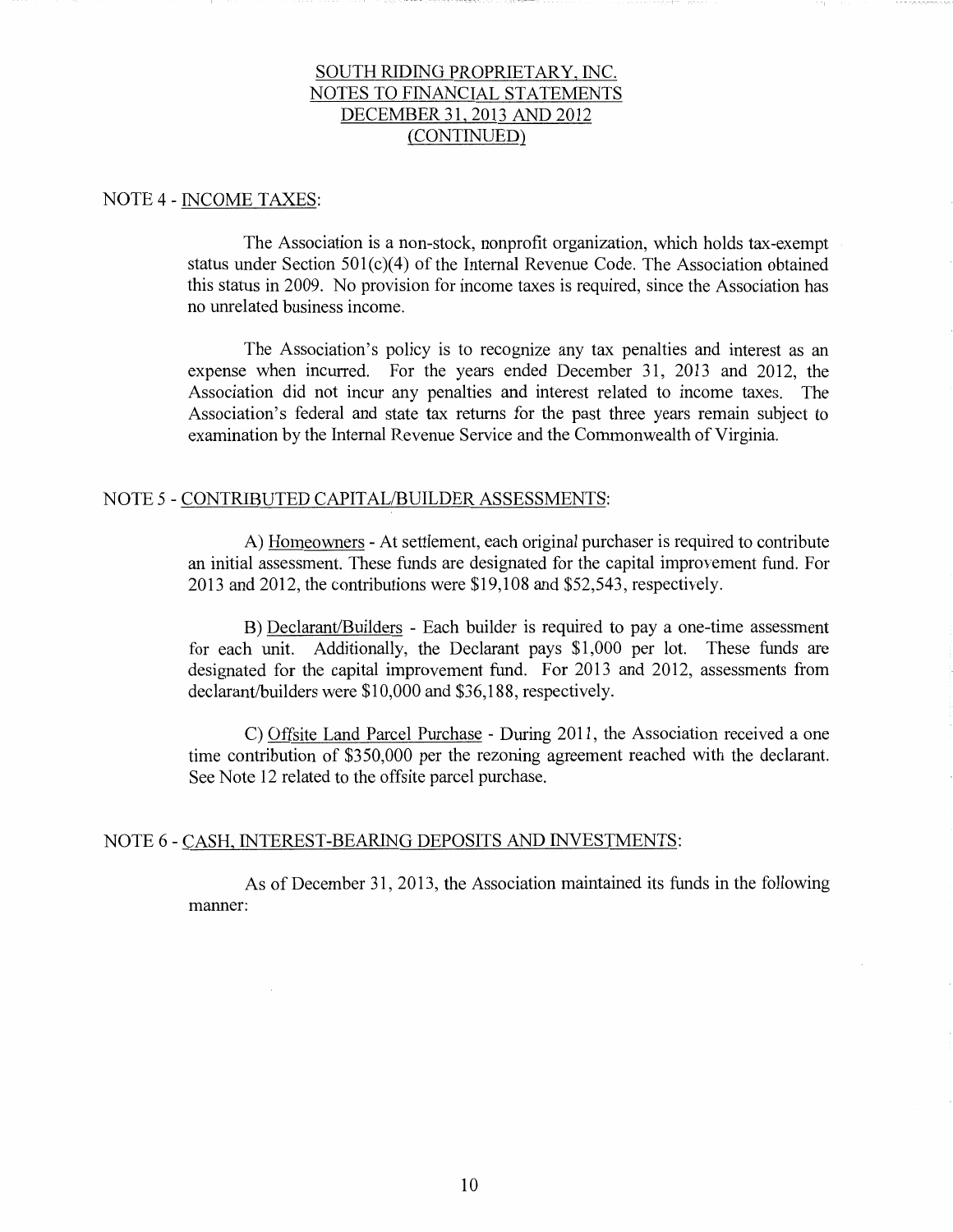# NOTE 6 - CASH, INTEREST-BEARING DEPOSITS AND INVESTMENTS: (CONTINUED)

| Institution                       | Type<br>Account              | Cash and Cash<br>Equivalents | Interest-<br>Bearing<br>Deposits |                        | Investments | Total       |
|-----------------------------------|------------------------------|------------------------------|----------------------------------|------------------------|-------------|-------------|
| Petty Cash                        | Imprest                      | \$<br>250                    | \$                               | \$                     |             | \$<br>250   |
| BB&T                              | Checking                     | 13,706                       |                                  |                        |             | 13,706      |
| <b>Bank United</b>                | Checking                     | 184,738                      |                                  |                        |             | 184,738     |
| <b>Community Association Banc</b> | Checking                     | 214,215                      |                                  |                        |             | 214,215     |
| BB&T                              | Money Market                 | 225,313                      |                                  |                        |             | 225,313     |
| <b>BB&amp;T</b>                   | Money Market                 | 24,438                       |                                  |                        |             | 24,438      |
| <b>First Trust</b>                | Savings                      | 5,935                        |                                  |                        |             | 5,935       |
| <b>Bank United</b>                | Money Market                 | 13,079                       |                                  |                        |             | 13,079      |
| Capital One                       | Money Market                 | 142,728                      |                                  |                        |             | 142,728     |
| Sona Bank                         | Money Market                 | 72,400                       |                                  |                        |             | 72,400      |
| <b>US Bank</b>                    | Money Market                 | 20,898                       |                                  |                        |             | 20,898      |
| One West                          | Money Market                 | 230,217                      |                                  |                        |             | 230,217     |
| Morgan Stanley                    | Money Markets (5)            | 576,152                      |                                  |                        |             | 576,152     |
| Sona Bank                         | Certificate of Deposit       |                              | 100,000                          |                        |             | 100,000     |
| <b>Torrey Pines</b>               | Certificate of Deposit       |                              | 248,000                          |                        |             | 248,000     |
| <b>Bank of Nevada</b>             | Certificate of Deposit       |                              | 248,000                          |                        |             | 248,000     |
| Western Alliance                  | Certificates of Deposit (2)  |                              | 248,284                          |                        |             | 248,284     |
| Main Street                       | Certificate of Deposit       |                              | 240,000                          |                        |             | 240,000     |
| Virginia Heritage                 | Certificate of Deposit       |                              | 240,000                          |                        |             | 240,000     |
| <b>Access National</b>            | Certificate of Deposit       |                              | 240,422                          |                        |             | 240,422     |
| Mutual of Omaha                   | Certificate of Deposit       |                              | 180,326                          |                        |             | 180,326     |
| <b>NCB</b>                        | Certificate of Deposit       |                              | 240,000                          |                        |             | 240,000     |
| <b>First Virginia Community</b>   | Certificate of Deposit       |                              | 244,678                          |                        |             | 244,678     |
| Eagle Bank                        | Certificate of Deposit       |                              | 237,343                          |                        |             | 237,343     |
| <b>STIFEL</b>                     | Certificate of Deposit       |                              | 156,446                          |                        |             | 156,446     |
| Millennium                        | Certificate of Deposit       |                              | 156,879                          |                        |             | 156,879     |
| <b>BB&amp;T</b>                   |                              |                              |                                  |                        |             |             |
| (Various Institutions)            | Certificates of Deposit (2)  |                              | 385,000                          |                        |             | 385,000     |
| Morgan Stanley                    |                              |                              |                                  |                        |             |             |
| (Various Institutions)            | Certificates of Deposit (32) |                              | 4,325,000                        |                        |             | 4,325,000   |
| U.S. Government                   | <b>Treasury Note</b>         |                              |                                  |                        | 229,196     | 229,196     |
|                                   | Totals                       | \$1,724,069                  | \$7,490,378                      | $\mathbf{\mathcal{L}}$ | 229,196     | \$9,443,643 |

The Association had funds maintained in several Morgan Stanley Smith and Lara, Shull and May money funds. These money funds were subject to market fluctuation risk, although the value per share of these accounts had not changed since they were opened and their goal is to maintain a share value of \$1. Therefore, the market fluctuation risk as of December 31, 2013 and 2012 was \$0 and \$2,469, respectively.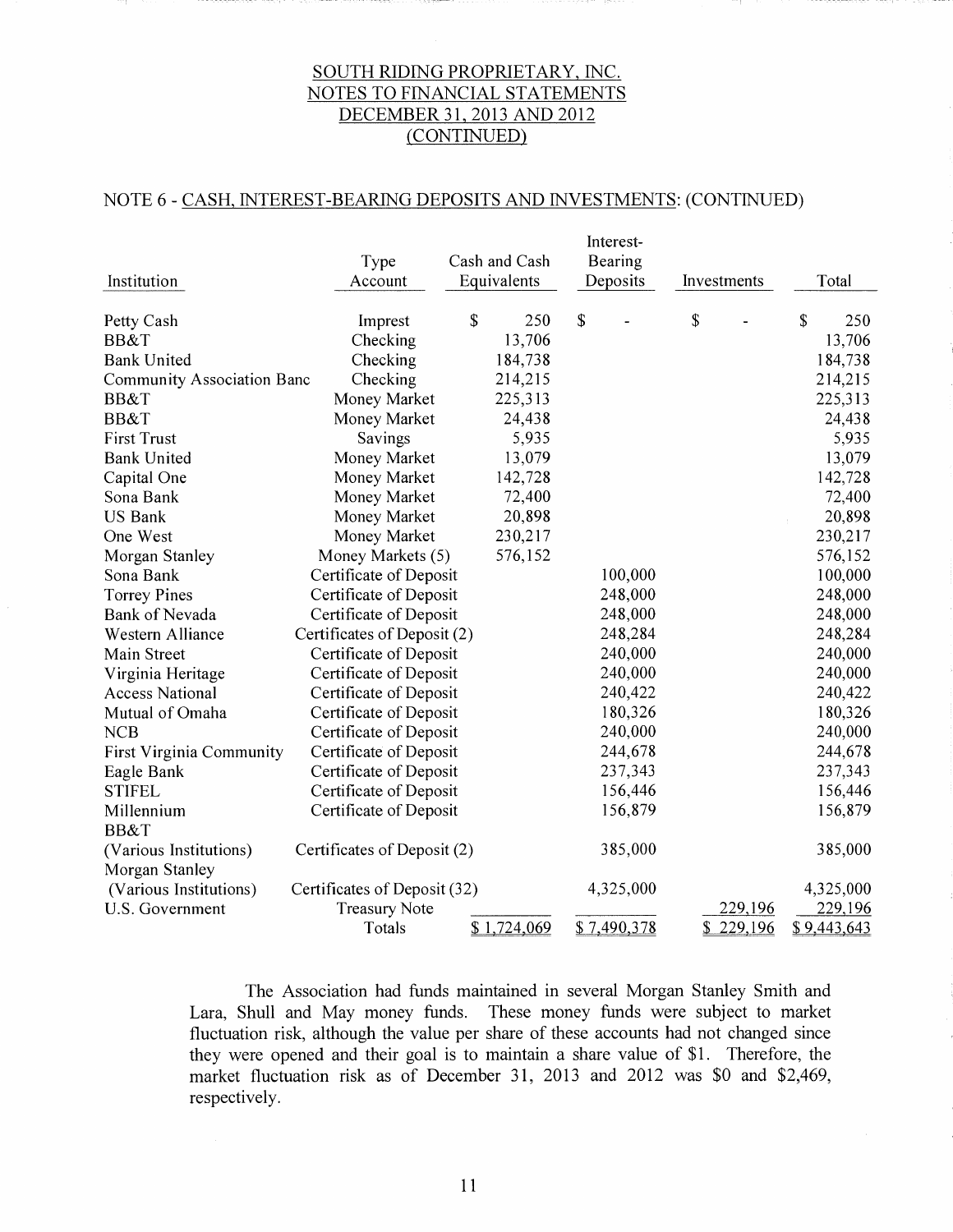# NOTE 6 - CASH, INTEREST-BEARING DEPOSITS AND INVESTMENTS: (CONTINUED)

Balances at banks are insured by the FDIC for up to \$250,000 per financial institution. Amounts in excess of the insured limits were approximately \$16,285 and \$214,841 as of December 31, 2013 and 2012, respectively.

ASC 820-10 defines fair value, establishes a framework for measuring fair value in accordance with generally accepted accounting principles, and expands disclosures about fair value measurements. ASC 820-10 uses the following prioritized input levels to measure fair value. The input levels used for valuing investments are not necessarily an indication of risk.

Level 1 - Observable inputs that reflect quoted prices for identical assets or liabilities in active markets such as stock quotes;

Level 2 - Includes inputs other than level 1 that are directly or indirectly observable in the marketplace such as yield curves or other market data;

Level 3 - Unobservable inputs which reflect the reporting entity's assessment of the assumptions that market participants would use in pricing the asset or liability, including assumptions about risk such as bid/ask spreads and liquidity discounts.

| 2013                         | Level 1   |
|------------------------------|-----------|
| U. S. Government Obligations | \$229,196 |
| 2012                         | Level 1   |
| U. S. Government Obligations | \$232,534 |

It is the intent of the Association to hold the debt securities until maturity. Therefore, the U.S. Government obligations are recorded at cost or amortized cost. As of December 31, 2013 and 2012, the market value of the debt securities approximated cost or amortized cost.

### NOTE 7 - ASSESSMENTS RECEIVABLE - NET:

The Association utilizes the allowance method of accounting for bad debt. Individual receivables are written off as a loss when a determination is made that they are non-collectible. Under the allowance method, collection efforts may continue and recoveries of amounts previously written off are recognized as income in the year of collection.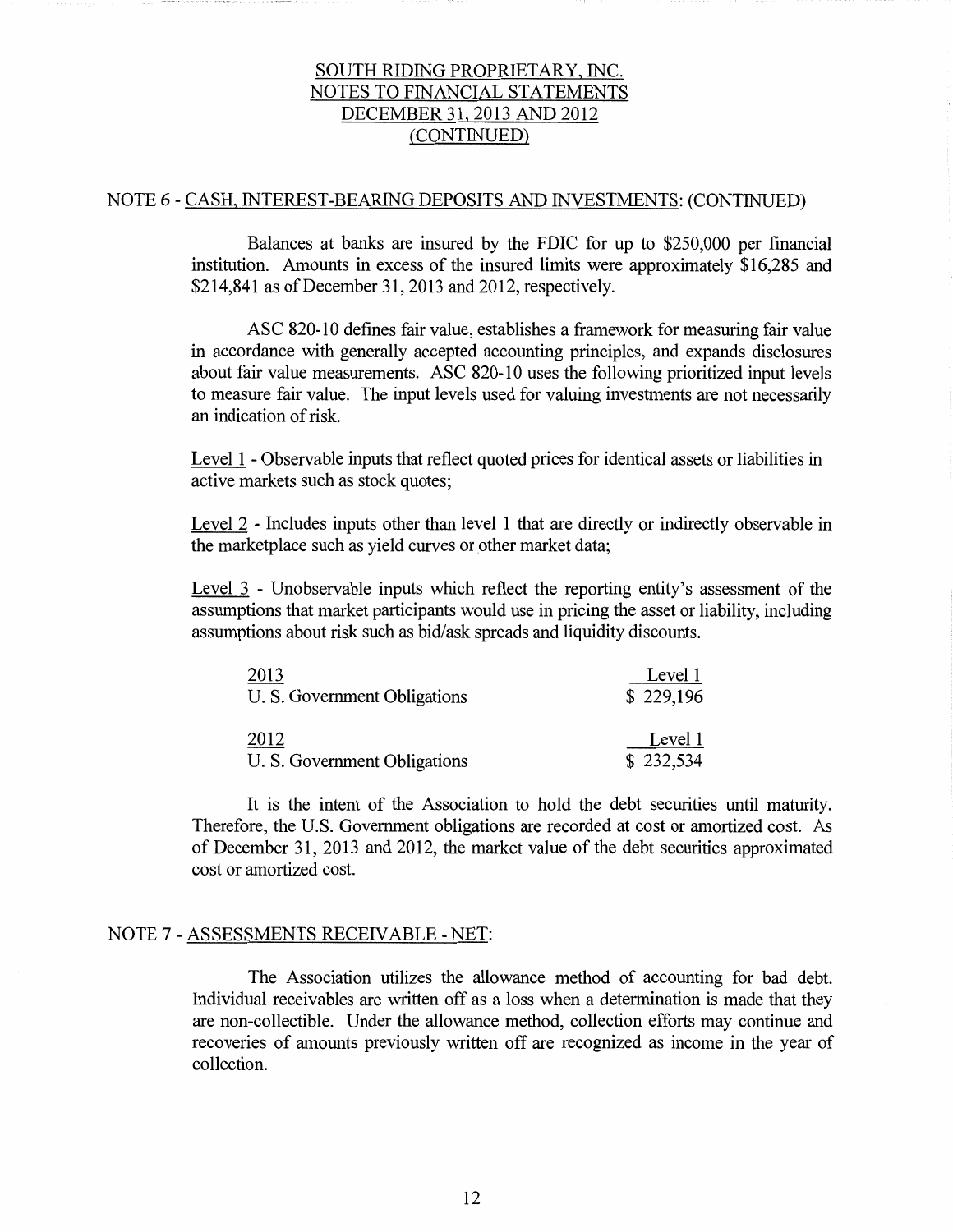# NOTE 7 - ASSESSMENTS RECEIVABLE - NET: (CONTINUED)

|                                          | 2013      |           |
|------------------------------------------|-----------|-----------|
| Assessments Receivable                   | \$140,697 | \$144,726 |
| Less: Allowance for Doubtful Assessments | (53, 134) | (78, 551) |
| Assessments Receivable - Net             | 87.563    | 66.175    |

# NOTE 8 - PROPERTY AND EQUIPMENT - NET:

Property and equipment is being depreciated over an estimated useful life of five years using the straight-line method. The depreciation expense for 2013 and 2012 was \$36,232 and \$36,716, respectively.

|                                | 2013      | 2012       |
|--------------------------------|-----------|------------|
| Automobiles/Trucks             | \$244,904 | \$235,247  |
| Furniture and Equipment        | 76,389    | 76,389     |
| Less: Accumulated Depreciation | (239,746) | (203, 514) |
| Property and Equipment - Net   | 81.547    | 108,122    |

### NOTE 9 - CAPITAL IMPROVEMENT FUND:

During 2007, the Association established a capital improvement fund for community center improvements and maintenance. During 2013 and 2012, the Association elected to contribute capital contributions of \$99,797 and \$88,731, respectively to this fund. Additionally, interest income of \$21,414 and \$46,810 was contributed to the fund during 2013 and 2012, respectively. As of December 31, 2013 and 2012, the balance of this fund was \$2,027,772 and \$3,084,499, respectively. This fund was funded by cash and interest-bearing deposits.

### NOTE 10 - GENERAL OPERATING RESERVE:

The Association has established a general operating reserve for unexpected contingencies. As of December 31, 2013 and 2012, the balance of this fund was \$530,979 and \$530,979, respectively. The general operating reserve was funded by cash and interest-bearing deposits.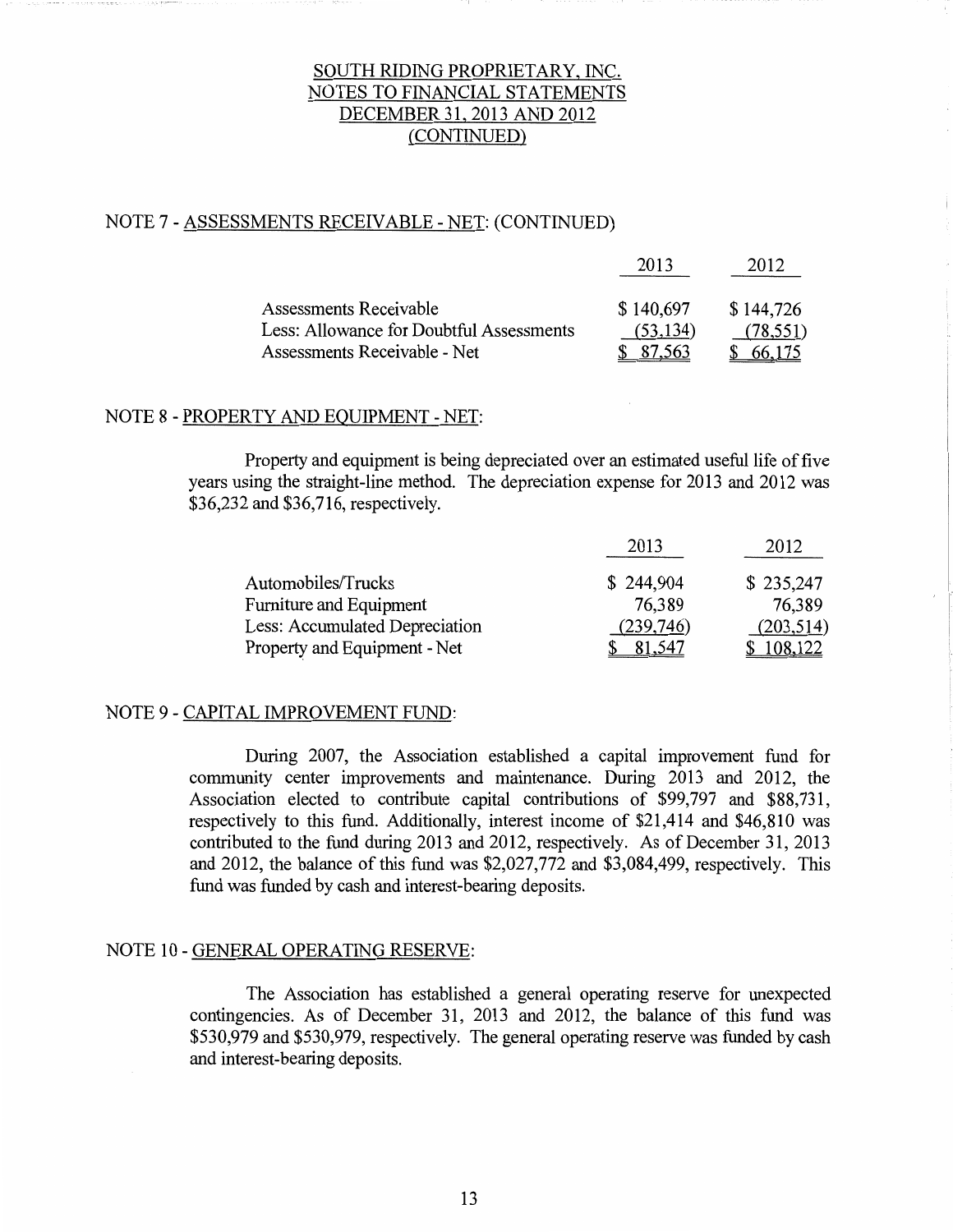### NOTE 11 - EMPLOYEE PENSION PLAN:

The Association established a 401k plan for its employees. The agreement establishes a plan for the making of contributions by the Association to individual retirement trust accounts established by eligible employees. Annual contributions are based on a percentage of the employee's annual salary for the calendar year. Contributions from the Association are subject to a three year vesting period.

For the years ended December 31, 2013 and 2012, the Association contributed \$47,036 and \$44,917, respectively, to this plan.

### NOTE 12-LAND:

As mentioned in Note 5, the Association received \$350,000 from the declarant during 2011 as part of a rezoning agreement. The funds were contributed to the capital improvement fund. On December 28, 2011, the Association used the funds to purchase a parcel of land that the Association intends to use for a maintenance facility. The sales price of the land was \$475,000. The land is recorded at cost in the financial statements.

# NOTE 13 - SUBSEQUENT EVENTS:

In preparing these financial statements, the Association has evaluated events and transactions for potential recognition or disclosure through June 16, 2014 the date the financial statements were available to be issued.

Subsequent to year-end, the Association changed management agents. Effective January 1, 2014, Service First Management and Consulting, Inc., became the new management company.